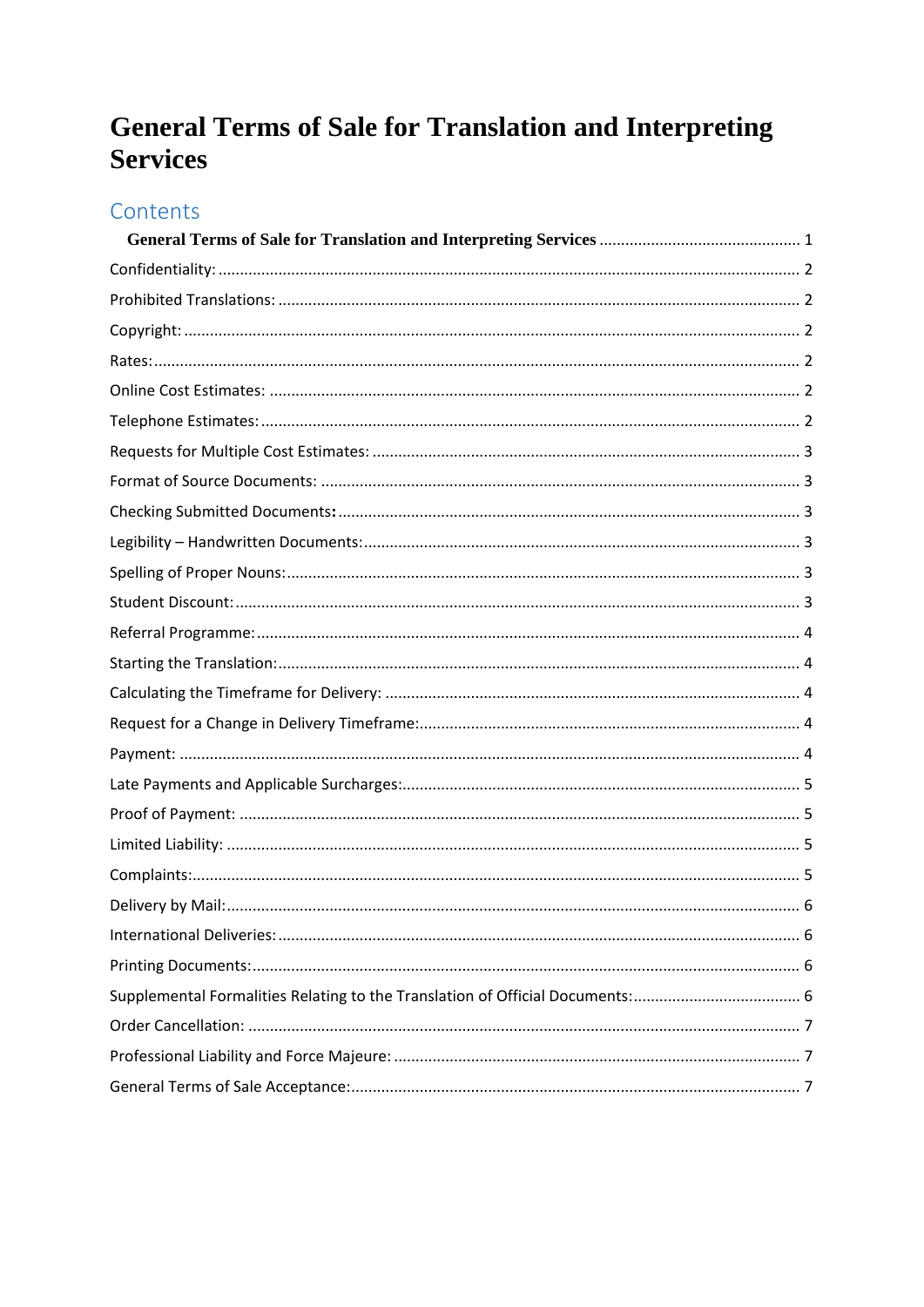### <span id="page-1-0"></span>Confidentiality:

All documents sent to 001 Translation Agency UK Ltd. will remain strictly confidential.

### <span id="page-1-1"></span>Prohibited Translations:

001 Translation Agency UK Ltd. will not translate any document that is inconsistent with the law or that could be considered pornographic or racist in any way.

### <span id="page-1-2"></span>Copyright:

The copyright of all completed translations will automatically become the property of 001 Translation Agency UK Ltd. unless otherwise stated in the cost estimate.

#### <span id="page-1-3"></span>Rates:

All 001 Translation Agency UK Ltd. rates are exclusive of VAT.

At the time of payment and in accordance with the guidelines set by the taxation authorities, all customers residing within the European Union must pay VAT at the rate applicable in the UK.

Customers must provide truthful and accurate information regarding their domicile. 001 Translation Agency UK Ltd. will not be held liable for inaccurate information provided by customers.

### <span id="page-1-4"></span>Online Cost Estimates:

Automatically generated cost estimates are provided for guidance purposes only. All final cost estimates must be confirmed in advance of payment by a 001 Translation Agency UK Ltd. adviser. Cost estimates are subject to change.

### <span id="page-1-5"></span>Telephone Estimates:

Estimates provided over the telephone are intended for final cost approximations purposes only. 001 Translation Agency UK Ltd. cannot quote exact rates without first seeing all relevant documentation.

Rates are based on a number of criteria including language combinations, level of linguistic and/or technical difficulties, document layout and formatting, existing company workload, timeframes, and authentication of signatures and/or notary or apostille certification requirements.

All instructions given to 001 Translation Agency UK Ltd. telephone advisors will only be considered valid if they are subsequently confirmed in writing.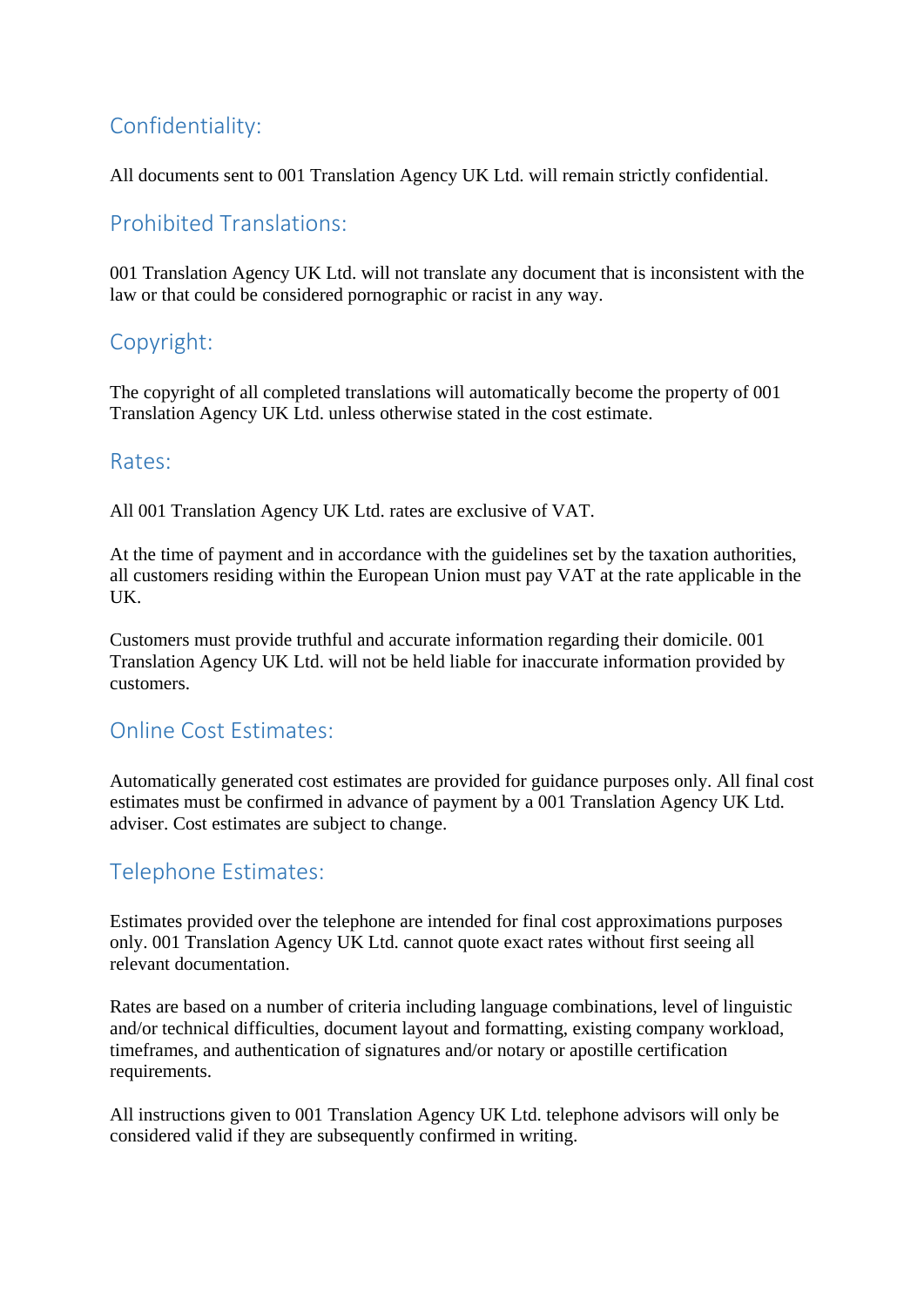### <span id="page-2-0"></span>Requests for Multiple Cost Estimates:

001 Translation Agency UK Ltd. advisers are authorized to provide two cost estimates free of charge to each potential client. Additional cost estimates are subject to a £5 fee to be paid in advance.

#### <span id="page-2-1"></span>Format of Source Documents:

001 Translation Agency UK Ltd. will only accept MS Office supported text files.

Scanned documents must be submitted one document per page and not truncated in any way.

001 Translation Agency UK Ltd. will not adjust or translate truncated documents.

### <span id="page-2-2"></span>Checking Submitted Documents**:**

The customer is responsible for the content of all documents submitted to 001 Translation Agency UK Ltd.

The customer must ensure that only correct and relevant documents with no duplicates are submitted to 001 Translation Agency UK Ltd.

As there is a possibility that documents containing instructions could be translated and invoiced by mistake, it is exclusively the customer's responsibility to indicate the positioning and nature of any instructions within the submitted documentation as clearly as possible. In the event of an error by the customer in this regard, there will be no refund.

#### <span id="page-2-3"></span>Legibility – Handwritten Documents:

In order to guarantee the best possible service, all documents submitted by the customer are required to be legible and to contain no handwritten corrections. 001 Translation Agency UK Ltd. will not be held responsible for errors in translating handwritten text.

### <span id="page-2-4"></span>Spelling of Proper Nouns:

It is the customer's responsibility to provide Latin character spelling transcriptions for all proper nouns originally written in an alphabet other than the Latin alphabet. 001 Translation Agency UK Ltd. will not be held liable if the customer does not provide the correct spelling of proper nouns.

#### <span id="page-2-5"></span>Student Discount:

001 Translation Agency UK Ltd. will automatically apply a student discount for university or academic document translations on the assumption that the requestor is a student or a young working person. In some circumstances, a student ID may be required to prove status. The student discount will only be valid for university and/or academic documentation.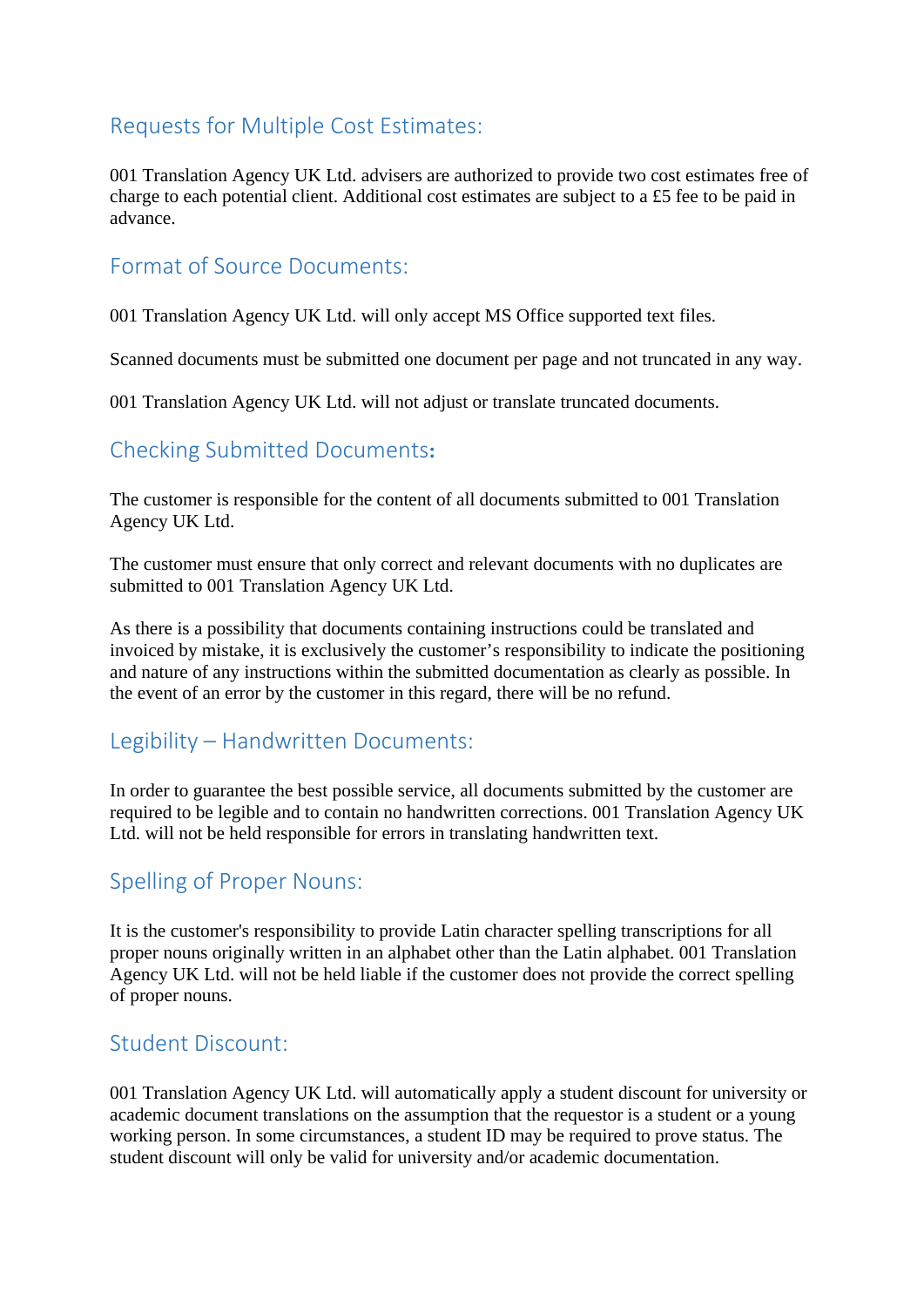### <span id="page-3-0"></span>Referral Programme:

Referral bonuses paid by 001 Translation Agency UK Ltd. are limited to £10 per successful referral.

Although there is no limit to the number of potential customers that any individual can refer to 001 Translation Agency UK Ltd., the maximum amount in total bonuses that the referrer can receive will be no more than equal to the initial amount paid by that referrer for his/her original translation.

### <span id="page-3-1"></span>Starting the Translation:

Translation will only begin upon receipt of payment.

In order to guarantee prompt processing, all orders must be placed between 8 a.m. and 5 p.m. UK local time, Monday to Thursday, and before 2 p.m. UK local time on Friday. Any payment received beyond these hours will delay translation processing until the following business day.

001 Translation Agency UK Ltd. is closed on weekends and bank holidays.

### <span id="page-3-2"></span>Calculating the Timeframe for Delivery:

Unless otherwise agreed upon in advance, the timeframe for translation delivery is calculated from the moment that 001 Translation Agency UK Ltd. receives proof of payment within the business hours given above.

### <span id="page-3-3"></span>Request for a Change in Delivery Timeframe:

Once an order is placed, no change may be made to the delivery timeframe agreed upon and the order cannot be cancelled.

### <span id="page-3-4"></span>Payment:

Unless otherwise agreed upon, all orders totalling less than £1,000 before VAT will be subject to immediate payment of the full amount shown on the invoice before commencement of the translation process.

Unless otherwise agreed upon, all translation orders totalling more than £1,000 before VAT will require a 50% deposit of the full amount shown on the invoice before commencement of the translation process. The outstanding balance is due one week after translation process completion. If a customer fails to pay the deposit, 001 Translation Agency UK Ltd. will be released from all liability relating to the translation or interpreting request.

For all rush processing translation orders, the full amount must be paid in advance irrespective of the cost before VAT.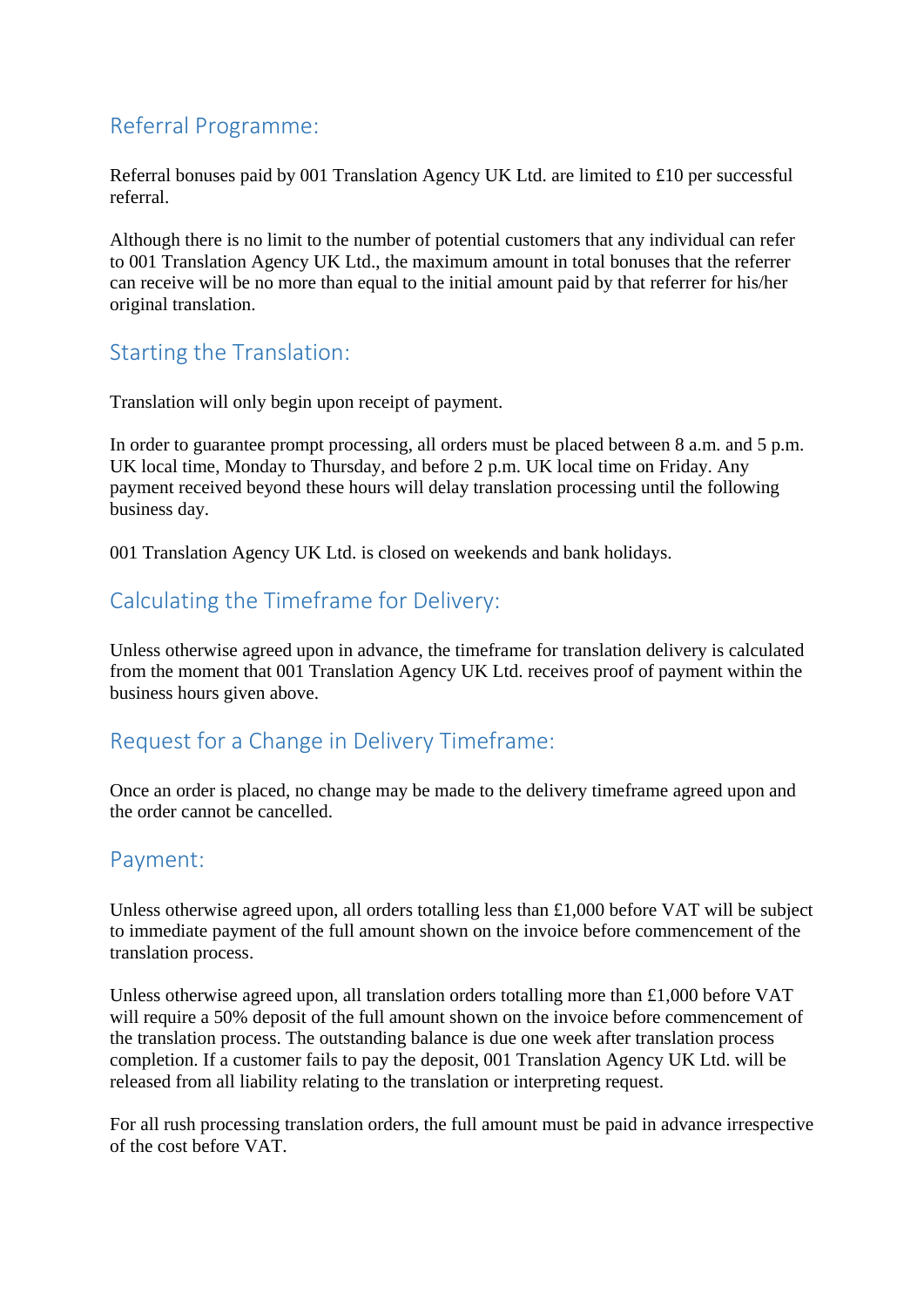### <span id="page-4-0"></span>Late Payments and Applicable Surcharges:

Unless otherwise agreed upon, all orders totalling less than £1,000 before VAT will be subject to immediate payment of the full amount shown on the invoice before commencement of the translation process.

Unless otherwise agreed upon, all translation orders totalling more than £1,000 before VAT will require a 50% deposit of the full amount shown on the invoice before commencement of the translation process. The outstanding balance is due one week after translation process completion. If a customer fails to pay the deposit, 001 Translation Agency UK Ltd. will be released from all liability relating to the translation or interpreting request.

For all rush processing translation orders, the full amount must be paid in advance irrespective of the cost before VAT.

### <span id="page-4-1"></span>Proof of Payment:

The customer will be expected to provide proof of payment by bank transfer or direct deposit to the 001 Translation Agency UK Ltd. bank account. Translation work will begin immediately upon presentation of proof of payment. Failure to provide proof of payment will delay the start of the translation process.

### <span id="page-4-2"></span>Limited Liability:

Any request for highly technical translations presupposes the customer's availability and cooperation in providing terminological and lexical explanations. Any specific terminological preferences must be specified before commencement of the translation process.

001 Translation Agency UK Ltd.'s liability is limited to the amount shown on the invoice. The customer waives the right to seek damages arising from any losses suffered in all cases.

#### <span id="page-4-3"></span>Complaints:

No complaints pertaining to the quality of the delivered translation will be accepted unless lodged by registered mail within seven calendar days following delivery. Full payment of the invoice or the remaining balance will not be withheld by the customer under any circumstances.

In all instances, 001 Translation Agency UK Ltd. advocates amicable negotiation and deems that the services rendered to customers should be understood in a spirit of partnership. Consequently, in the event of a quality related complaint, customers must provide unambiguous evidence of any grievance. 001 Translation Agency UK Ltd. will then proceed to verify and correct the original translation at no cost. Complaints regarding stylistic nuances or lexical connotation will not be honored. All complaints will be deemed groundless if the writing quality of the source text prevents proper understanding of the original source material by the translator. Complaints will be deemed groundless if the original text is incomprehensible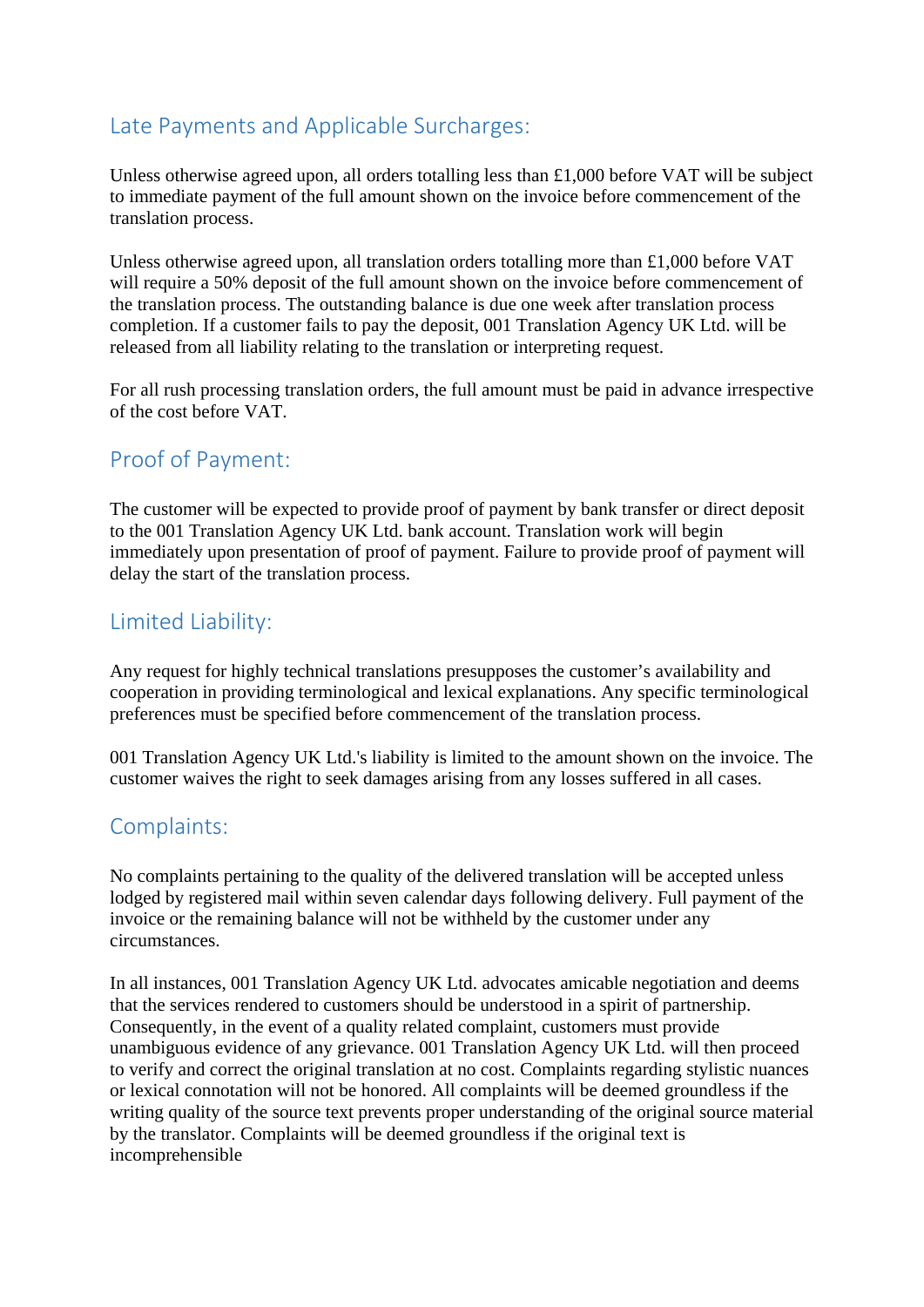### <span id="page-5-0"></span>Delivery by Mail:

001 Translation Agency UK Ltd. will not be liable for delivery if the customer provides a non-existent, unidentifiable, erroneous or incomplete postal address.

001 Translation Agency UK Ltd. will not be held liable for the following: mail tracking problems for which the postal service is responsible, returned mail due to an unidentifiable mailbox, mail which remains unclaimed after a notice has been left by a postal delivery agent.

001 Translation Agency UK Ltd. will not resend mail returned by the postal service unless specifically requested to do so by the customer. All requests for re-mailing will be subject to an administrative minimum charge of £10 plus the additional cost of postage.

If a customer would like the translation to be delivered using an express courier service (for example FedEx, DHL, etc.), it is his/her responsibility to provide the physical address and telephone number of the recipient. 001 Translation Agency UK Ltd. will not accept any responsibility for failed delivery if the customer does not provide all necessary and relevant information in advance.

#### <span id="page-5-1"></span>International Deliveries:

001 Translation Agency UK Ltd.'s postal and express courier service delivery rates are for national deliveries only. Requests to send translations internationally must be submitted in advance so that a special cost estimate can be prepared.

### <span id="page-5-2"></span>Printing Documents:

001 Translation Agency UK Ltd. will not be held liable for any problems relating to the printing of translated documents that have been delivered by e-mail.

## <span id="page-5-3"></span>Supplemental Formalities Relating to the Translation of Official Documents:

001 Translation Agency UK Ltd. undertakes to start the translation process as soon as proof of customer payment is received during the hours specified in the cost estimate and excluding weekends and bank holidays. Although the translation itself will be completed within the timeframe agreed upon in the cost estimate, any additional time required by third parties (solicitors, government agencies, the postal service, etc.) is not the responsibility of 001 Translation Agency UK Ltd.

001 Translation Agency UK Ltd. is unable to formally guarantee a date for securing notary/apostille certification or the length of administrative processing by the authorities concerned.

For peace of mind, the customer should check with other translation agencies and translators regarding their ability to complete specific requests within shorter timeframes.